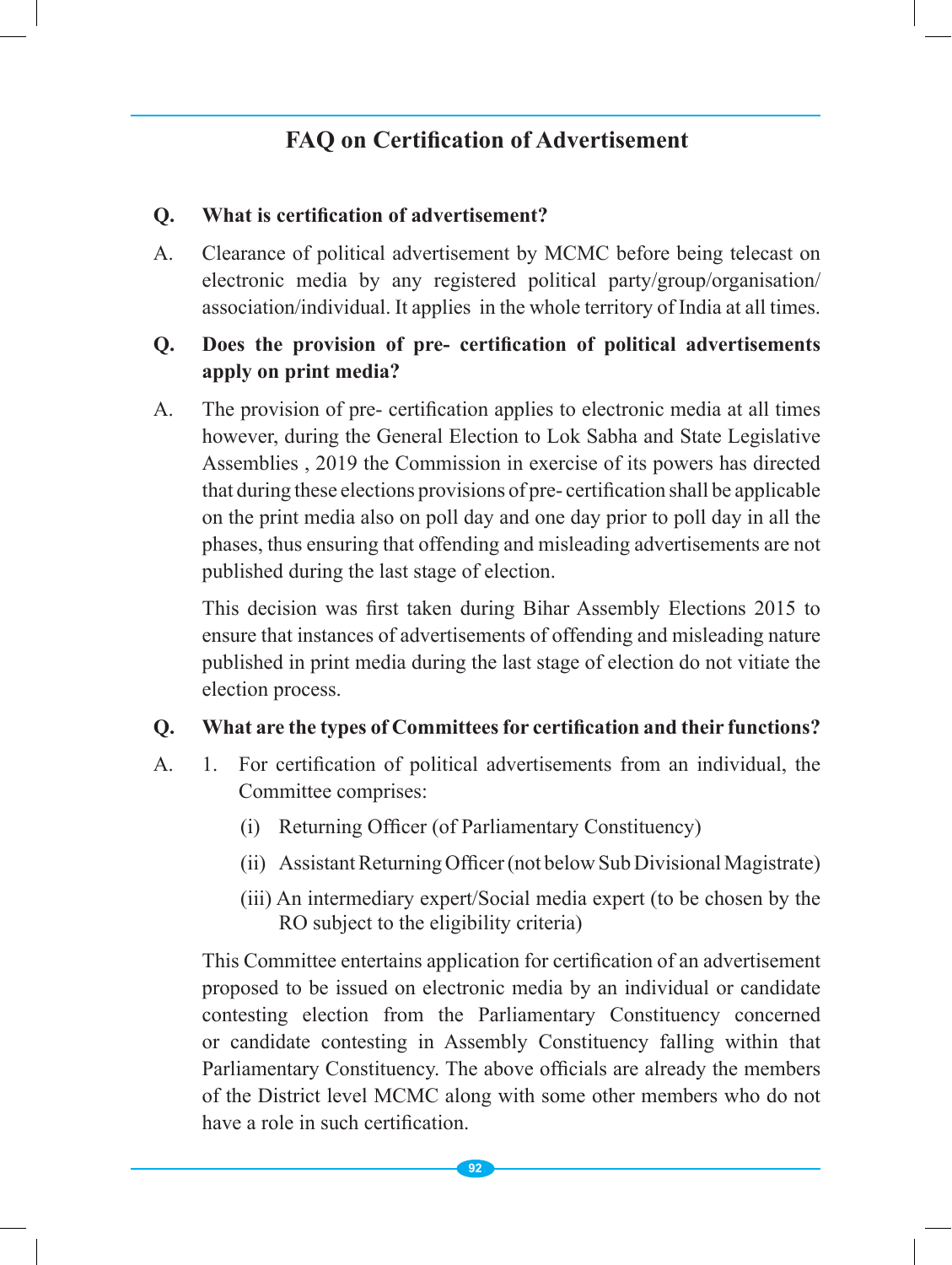- 2. State level Media Certification Committee with following composition:
	- (i) The Addll/Joint CEO Chairperson
	- (ii) Returning Officer of any Parliamentary Constituency located in the capital of State.
	- (iii) One expert being an officer not below the rank of Class –I officer to be requisitioned from Ministry of I&B.
	- (iv) One intermediary expert/social media expert as chosen by the chairperson of the committee subject to the eligibility criteria.

 This Committee entertains the applications for certification received from all recognized and registered political parties having their headquarter in that State/UT, organizations, associations having their registered office in that State/UT.

- 3. The State level Appellate Committee with the following members:
	- (i) The Chief Electoral Officer Chairperson
	- (ii) Any Observer appointed by the Election Commission of India
	- (iii) One expert to be co-opted by the Committee.
	- (iv) An intermediary expert/Social media expert (to be chosen by the CEO subject to the eligibility criteria)

 The State Level Appellate Committee entertains complaints/ grievances/ appeal of any political party or candidate or any other person in regard to decision to grant or refuse certification by Parliamentry Constituency level Committee and State level Committee headed by Addl/Jt CEO.

- 4. Delhi based Committee with the following composition
	- (i) The Joint Chief Electoral Officer Chairperson
	- (ii) Returning Officer of any Parliamentary Constituency in Delhi
	- (iii) One expert being an officer not below the rank of Class –I officer to be requisitioned from Ministry of I&B.
	- (iv) One intermediary expert/social media expert as chosen by the chairperson of the committee subject to the eligibility criteria.

 This committee entertains the application for certification received from all recognized and registered political parties having their headquarters in NCT of Delhi, and from organisations or associations having their headquarters in NCT of Delhi.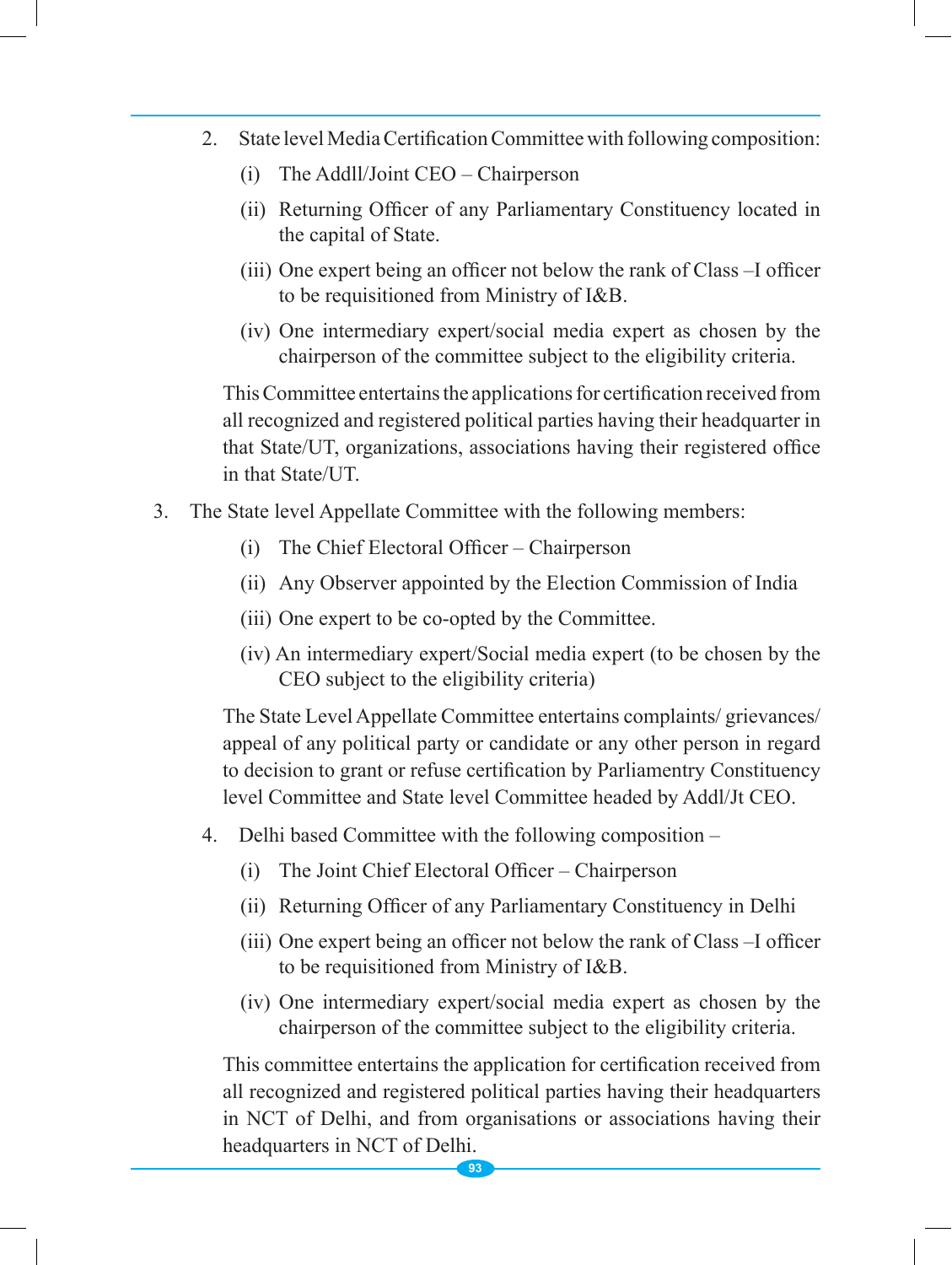## **Q. Time limits for application for certification?**

A. For recognized National and State party, registered and unregistered party and every contesting candidate, not later than three days prior to the date of the proposed commencement of the telecast of the advertisement. In case of any other organization/association, it should be not later than seven days prior to the date of the telecast.

## **Q. What are the documents required to be attached with application for certification?**

A. The application should be accompanied by two copies of the proposed advertisement in electronic form, alongwith duly attested transcript thereof.

Apart from this, the application for certification shall also contain following details:

- (i) Production cost of the advertisement.
- (ii) The approximate cost of proposed telecast of such advertisement on a television channel or cable network with the break-up of number of insertions and rate proposed to be charged for each such insertion. Statement whether the advertisement inserted is for the benefit of the prospects of election of a candidate(s)/parties.
- (iii) If the advertisement is issued by any person other than a political party or a candidate, that person shall state on oath that it is not for the benefit of any political party or a candidate and that the said advertisement has not been sponsored or commissioned or paid for by any political party or a candidate
- (iv) A statement that all the payment shall be made by cheque or demand draft.

#### **Q. What are the duties of District level MCMC besides certifiaction of political advertisments and monitoring Paid News cases?**

- A. The District level MCMC performs the following functions:
	- 1. Scan the political advertisements in electronic media to check whether the telecast/broadcast has been done only after certification by the Committee.
	- 2. Monitoring the political advertisements in media, in relation to candidates either overt or covert from expenditure monitoring angle this will also include publicity or advertisement or appeal by or on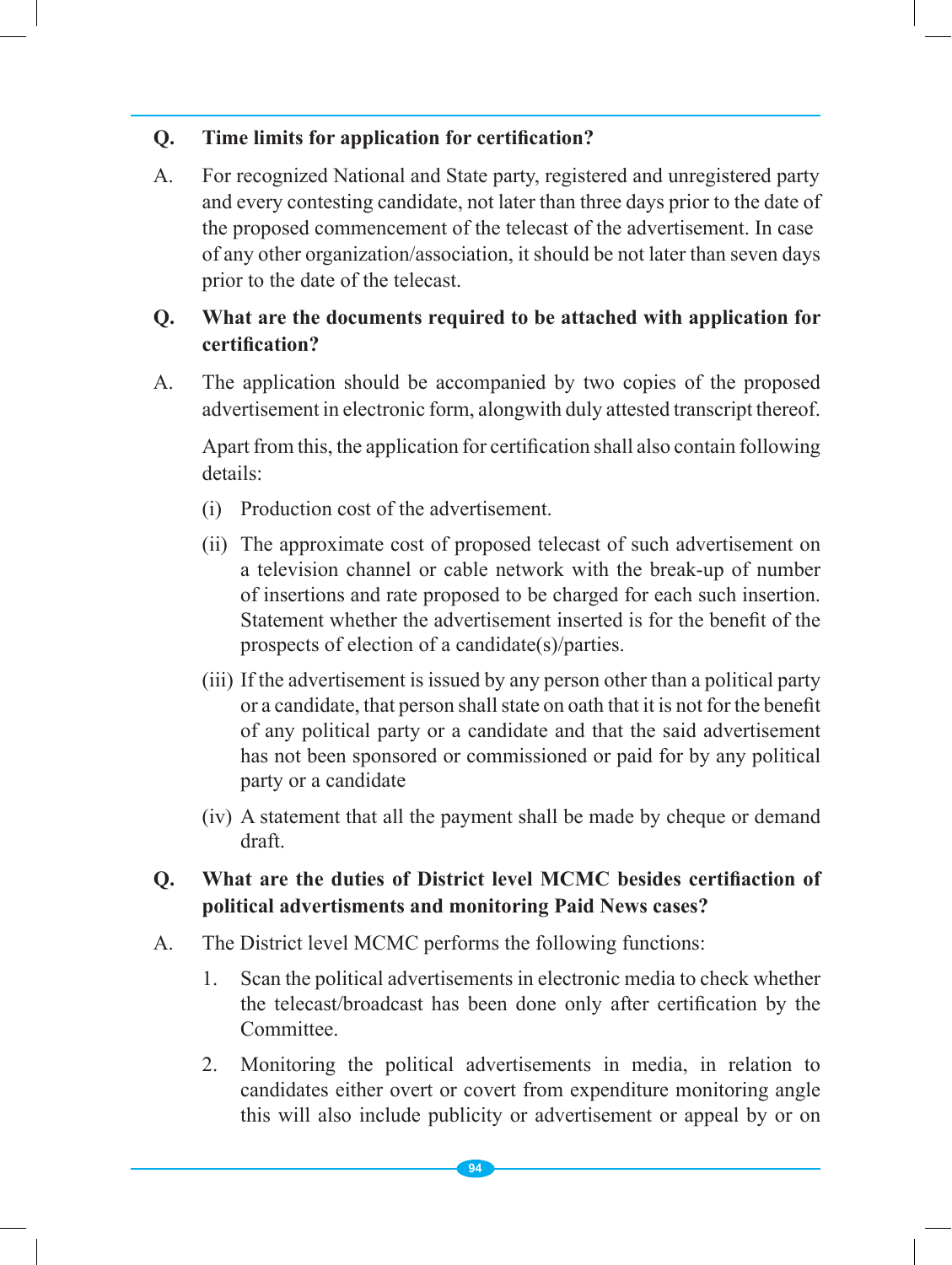behalf of candidate, or by Star Campaigner(s) or others to impact candidate's electoral prospects.

3. Monitoring, if any advertisement in print media is published with the consent or knowledge of candidate in which case it will be accounted for in the election expenses of the candidate(s).

However, if the advertisement is not with the authority from the candidate, then action may be taken to prosecute the publisher for violation of 171H of IPC.

- 4. Checking, if the name and address of the publisher and the printer is printed on all election pamphlets, poster handbills and other documents as required under section 127A of the RP Act 1951.
- 5. Submission of daily report to Expenditure Accounting team with a copy to RO and Expenditure Observer in respect of each candidate in the prescribed format w.r.t expenditure incurred by the candidate on election advertising or actual expenditure incurred for publishing the news.
- **Q. Does the Media Certification Committee at Constituency/District or State level has the right to refuse to give certification of an advertisement, if does not find fit to be telecast?**
- A. Yes, the above Committee has the right to refuse to certify an advertisement, if it does not find it fit to be telecast.

## **Q. Which Committee will certify advertisement of National Party in regional language?**

A. If any National Party or State Party with Headquarters in Delhi wishes to seek certification of advertisement in any regional language, the application has to be submitted to the State Level Committee of the State concerned (to which the regional language pertains).

#### **Q. In the case of same advertisement of a National Party in multiple languages, which Committee will certify it?**

A. If a National Party seeks certification of the same advertisement in Hindi/ English and in regional languages, the advertisement material in each of the languages along with certified transcript of each should be submitted to the Committee in Delhi along with an affidavit affirming that the regional language versions are true translation of the advertisement in Hindi/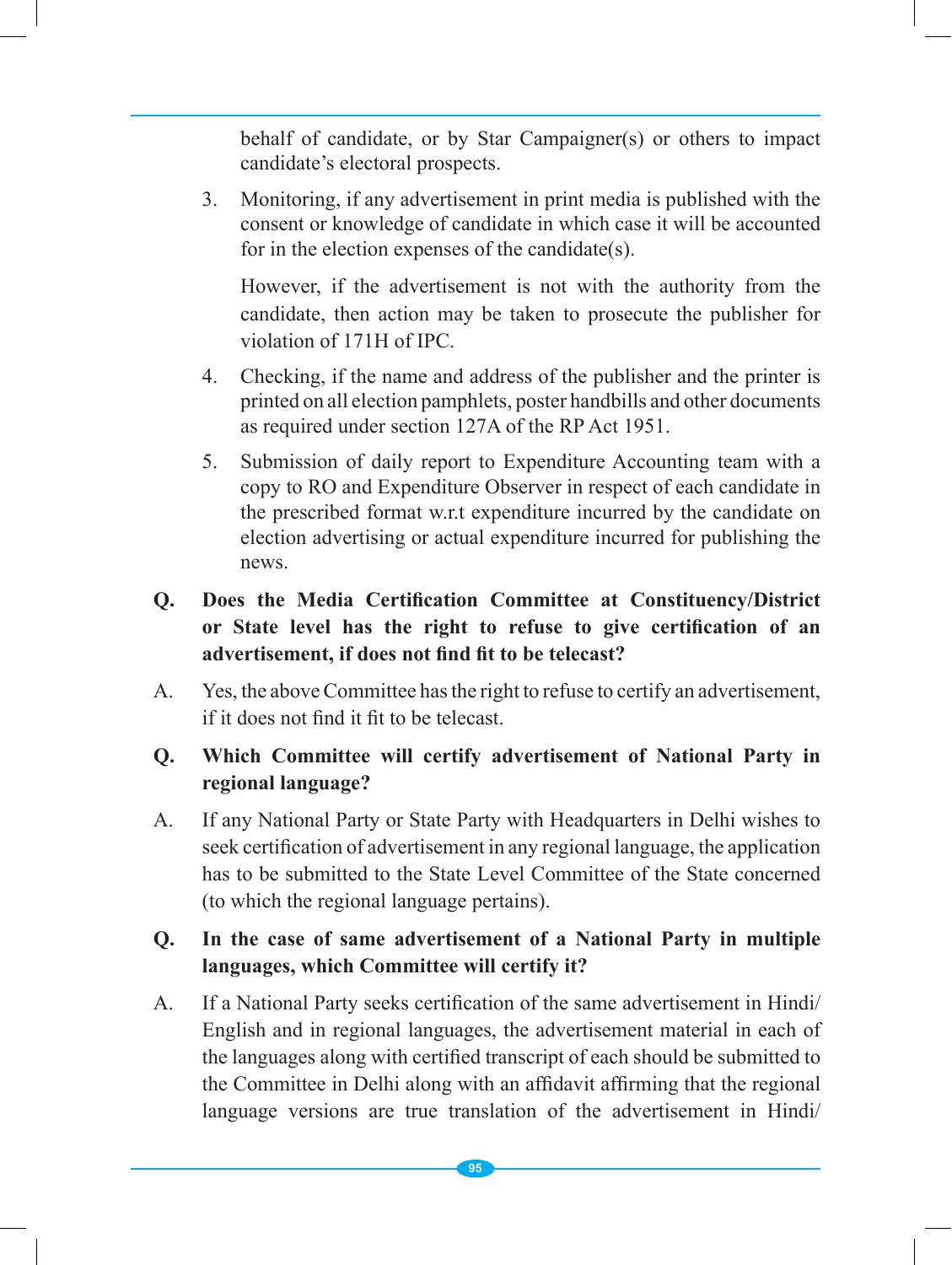English and that the applicant will be responsible for any mistake therein. The certificate issued by the committee in Delhi will be sufficient for the advertisements in regional languages. The party should submit a copy of the certificate issued from Delhi to the Chief Electoral Officer of the other State concerned along with the declaration that the copy of certificate is a true copy of the original issued by the committee in Delhi.

#### **Q. Where canthe appeal bemade againstthedecisionof aboveCommittee.**

- A. Any political party or candidate can make an appeal against the decision of above Committee to State level Appellate Committee.
- **Q. Whether the decisions of the above Committees are legally binding?**
- A. Yes, Supreme Court Vide its order dt. 13th April, 2004 authorized the Commission to constitute the Committees for the certification of political advertisements.

## **Q. Whether individuals other than political party or candidate can give advertisements on TV channel, Cable Network and Radio, against a candidate?**

A. Honorable Supreme Court [in SLP (C) No. 6679 of 2004] does not specifically prohibit ads by persons other than political party or candidate. However, the order does say that such persons cannot give ads for the benefit of any political party or candidate. This implies that ads against a party or candidate cannot be allowed, as that would benefit other parties/ candidates.

## **Q. Whether the use of bulk SMSs/Voice messagesin political campaigning require Pre-Certification as political advertisements?**

A. Yes, the Commission has decided that the directions issued and mechanism provided at district and state level for certifying political advertisements on TV channels, Cable Network and Radio shall apply mutatis mutandis to the use of bulk SMSs/Voice messages for political campaigning. It is necessary to monitor the contents of such bulk SMSs/Voice messages forwarded to the electors so that objectionable contents are not transmitted through this medium.